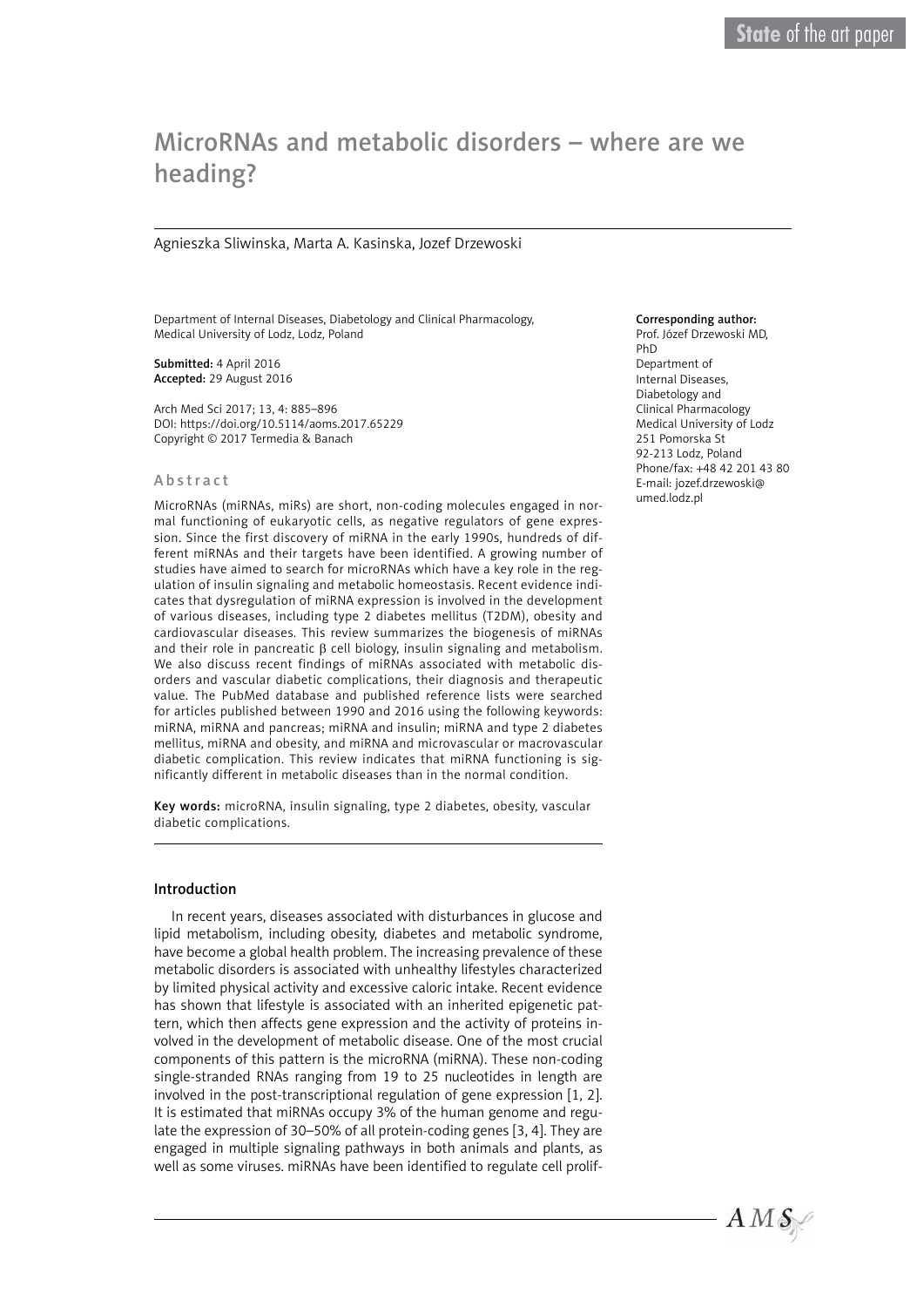eration, necrosis, apoptosis, migration and differentiation [2]. The first miRNA, discovered in 1993 by Lee *et al.* in *Caenorhabditis elegans*, was found to be involved in normal temporal control of diverse postembryonic developmental events. They isolated the *lin-4* gene, which did not produce an mRNA encoding a protein, but produced two short non-coding RNAs. One of them, a 22-nucleotide RNA, contained sequences partially complementary to a repeated sequence element in the 3′ untranslated region (UTR) of *lin-14* mRNA. Lee *et al.* proposed that this complementarity was responsible for the inhibition of the translation of the *lin-14* mRNA into the LIN-14 protein [5]. However, the full understanding of how *lin-4* controls the larval development of *C. elegans* was recognized in the early 2000s [6–8]. Since then, miRNAs as the negative regulators of expression of various genes have been identified in many biological processes.

The plausible role of miRNA in fat metabolism was for the first time suggested by Brennecke *et al.* in *Drosophila* during tissue growth [9]. Nevertheless, the first study which clearly showed the involvement of miRNAs in the control of metabolic processes in higher mammals was performed by Morin *et al.* [10]. They showed that metabolic changes during periods of euthermia and hibernation in ground squirrel organs are under the control of several miRNAs, including miR-29a, miR-223, miR-195, miR-486 and miR-378. miR-29a targets mRNAs encoding peroxisome proliferator-activated receptor-gamma coactivator (PGC)-1 $\alpha$ and glucose-6-phosphatase-a (G6Pase-a), directly involved in glucose metabolism, whereas miR-223 targets forkhead box protein O1 (FOXO1), a crucial transcription factor of metabolic regulation by insulin signaling. Up-regulated miR-29a coincided with a decreased level of PGC-1 $\alpha$  and G6Pase-a and reduced hepatic glucose production. miR-195 is a fatty acid synthase (FAS) regulator, a main enzyme of the fatty acid synthesis pathway. The hibernating liver tissues of *I. tridecemlineatus* showed overexpression of miR-195 and reduced FAS protein levels. The liver tissue of hibernating squirrels showed a significantly down-regulated insulin growth factor (IGF) pathway, whose components were found to be under the control of miR-486. The expression of miR-486 in liver tissue was also increased. Decreased expression of miR-378 was observed in hibernating skeletal muscle tissue samples. It was demonstrated that miR-378 expression might be associated with expression of MyoD, a key transcription factor of skeletal muscle myogenesis [11]. Interestingly, recent evidence has demonstrated that biochemical adaptation found in hibernating animals is also frequently deregulated in the insulin resistance state of human type 2 diabetes [12].

Emerging studies are focused on investigation of microRNAs that are relevant to diabetic complications [13].

This review provides an overview of microRNAs engaged in insulin signaling and related glucose and fat metabolism as key players in the pathogenesis, diagnosis, and treatment of metabolic diseases.

## Methodology

The PubMed database and published reference lists were searched for articles published between 1990 and 2014 in September 2014 with an update in August 2016. To obtain information needed for this review the following keywords were used: miRNA, miRNA and pancreas; miRNA and insulin; miRNA and type 2 diabetes mellitus, miRNA and obesity, and miRNA and microvascular or macrovascular diabetes complication.

## Biogenesis of miRNAs

Most miRNAs are formed in canonical pathways comprising several consecutive steps (Figure 1). In the initial stage, RNA forms a long precursor transcript containing stem-loop structures, which is then processed by Drosha, an RNA-se III enzyme, and the DGCR8/Pasha protein. This processing stage leads to the formation of a 70-nucleotide pre-miRNA with a hairpin structure. This pre-miRNA is then transported to the cytoplasm by Exportin-5 using energy from GTP bound to Ran protein and further processed by Dicer, another ribonuclease III-activity enzyme associated with TRBP protein (TAR RNA binding protein in mammals, TRBP) to form a 22-nucleotide RNA duplex. This two-stranded RNA duplex is then separated into two independent strands, one being attached to the RISC complex (RNA-induced silencing complex) containing Argonaute protein, thus being capable of silencing complementary mRNAs. Another strand is usually degraded [14, 15]. Whether the target mRNA will be degraded or its translation merely inhibited depends on the degree of miRNA-mRNA complementarity: the target mRNA will be fully degraded if it is fully complementary to the formed miRNA molecule, otherwise it will only be inhibited to some degree. In both cases, translation will be arrested [16]. Therefore, identification of the specific miRNAs targeting the genes engaged in key metabolic processes may improve our understanding of metabolic disorders and influence their diagnosis and therapy.

#### The role of microRNAs in β-cell biology

Several miRNAs have been found to be engaged in pancreatic development. Specific miRNAs (miR-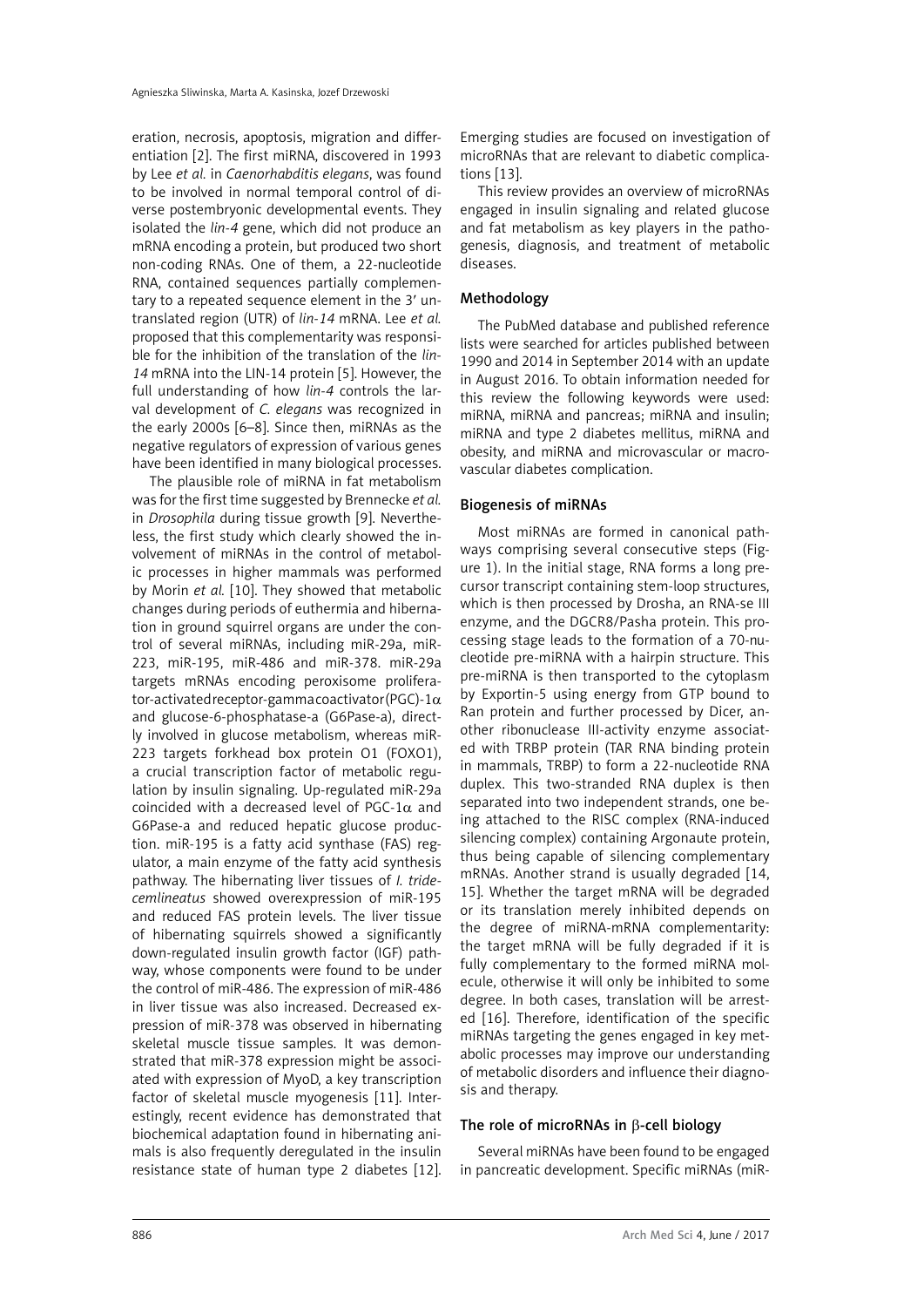124a2, miR-375) were demonstrated to be involved in the regulation of the differentiation of β-cells and formation of pancreatic islets [17, 18]. Microarray analysis of the human fetal pancreatic samples revealed variable expression of 212 miRNAs during developmental processes [19]. In the pancreatic fetal samples from 10 to 22 weeks of gestational age, Rosero *et al.* identified a group of miRNA with increased expression, containing 4 miRNAs, a group of 35 miRNAs with decreased expression, and a group of miRNAs wherein the level of expression was stable, comprising 173 miRNAs. Furthermore, the authors searched for target genes for miRNAs exhibiting differential expression in the pancreatic samples, based on a previous genome-wide microarray analysis by Sarkar *et al.* [20]. It was found that one miRNA may target several genes and, conversely, one gene could be targeted by different miRNAs. Importantly, one of the miRNAs' target, NEUROD1, which is a transcription factor involved in the transition of

progenitor cells of the pancreas into endocrine cells, has been identified to be targeted by 5 different miRNAs: miR-17-5p, miR-18a, miR-92, miR-103 and miR-494. Other miRNAs have been correlated with genes involved in endoderm formation or differentiation and maturation of β-cells. This dual role has been attributed to miR-342.

Furthermore, it was demonstrated that micro-RNAs play crucial role in the survival of β-cells in the course of diabetes. Belgardt *et al.* [21] detected an increase in the level of miR-200 in the pancreatic tissue of diabetic mice. Experimental over-expression of miR-200 was associated with the apoptosis of β-cells and subsequent death of an animal. The authors found that miR-200 regulated apoptosis and stress-response pathways, mainly via the control of expression of Dnajc3 and Xiap – a β-cell chaperon protein and a caspase inhibitor, respectively. Furthermore, it has been observed that miR-200 also regulated the expression of Trp53, which led to the formation of a specific



Figure 1. The biogenesis of miRNA. Initially, RNA forms a long precursor transcript containing stem-loop structures (pri-miRNA), which is then processed by Drosha, an RNase III enzyme, and the DGCR8/Pasha protein. This processing leads to the formation of a 70-nucleotide pre-miRNA with a hairpin structure (pre-miRNA). pre-miRNA is then transported to the cytoplasm by Exportin-5 using energy from GTP bound to Ran protein. In the cytoplasm pre-miRNA is processed by Dicer-TRBP complex to form a 22-nucleotide RNA duplex. This two-stranded RNA duplex is separated into two independent strands, one being attached to the RISC complex containing Argonaute protein, thus being capable of silencing complementary mRNAs. The second strand is usually degraded. The formed complex interacts with complementary sequences, thus influencing the gene expression

*TRBP – TAR RNA binding protein in mammals, RISC – RNA-induced silencing complex.*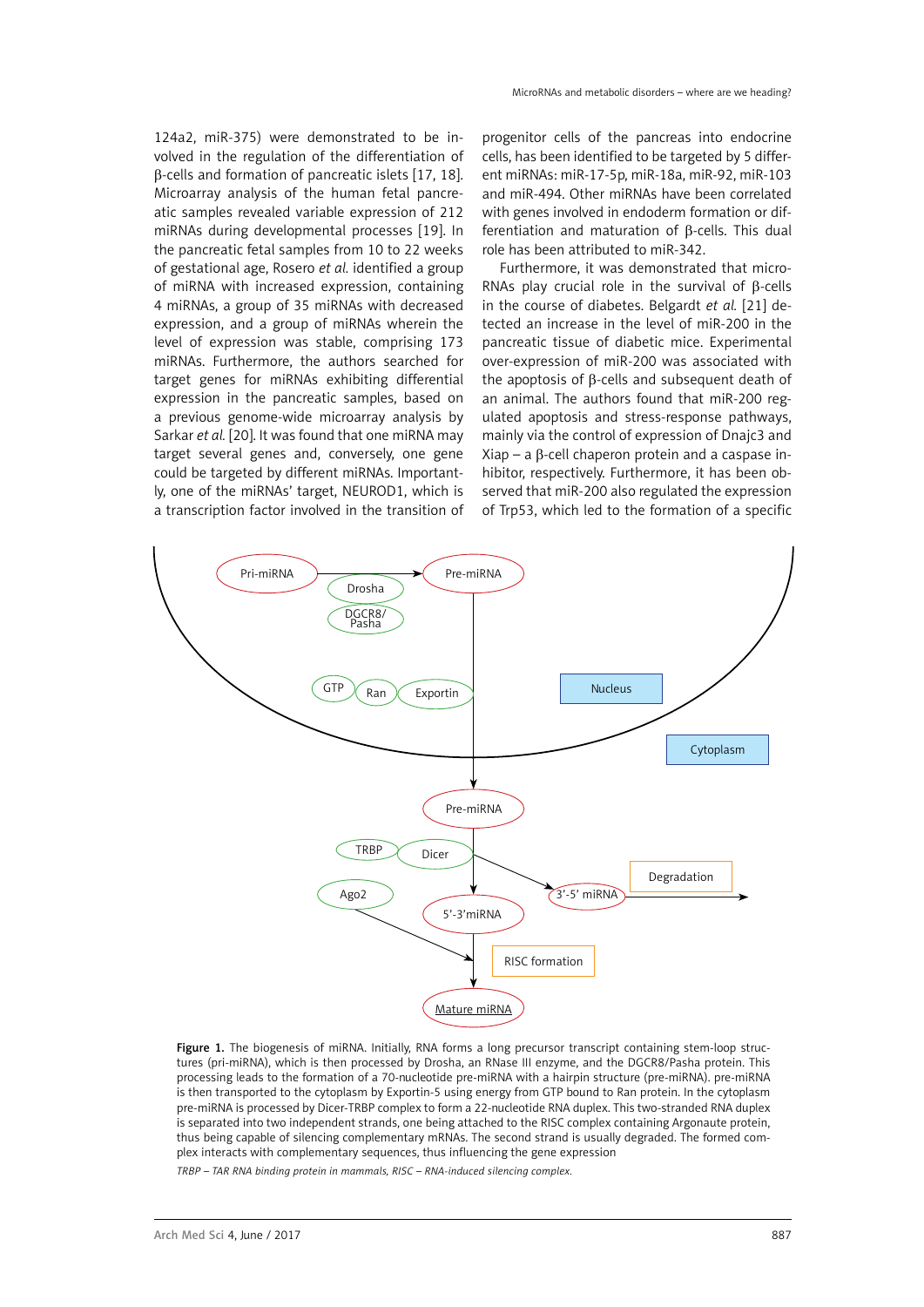pro-apoptotic signature of gene expression, characteristic for the pancreatic tissue of diabetic mice, evoking a cascade of events resulting in apoptosis [21]. It is speculated that microRNAs may participate in the autoimmunological destruction of β-cells, which is fundamental for type 1 diabetes (T1D) development. Hezova *et al.* found that regulatory T cells isolated from T1D patients had significantly higher expression of miRNA-146a and lower expression of eight specific miRNAs (20b, 31, 99a, 100, 125b, 151, 335, and 365) as compared to healthy controls. However, the molecular role of these microRNAs has not been recognized in dia-

betes [22]. A summary of microRNAs involved in β-cell biology is presented in Table I.

#### Insulin signaling and microRNAs

A growing body of evidence shows that miRNAs participate in the physiological processes associated with insulin signaling and energy homeostasis. The signaling cascade initiated by insulin results in transcriptional suppression of gluconeogenesis and the activation of lipogenesis (Figure 2). Insulin binds to the insulin receptor that belongs to the tyrosine kinase family and induces the phosphorylation of insulin-receptor substrates (IRS). Then,

Table I. The role of different microRNAs and their target genes in the development and functioning of the pancreas

| miRNA                                           | Target gene         | <b>Function</b>                                                   | Reference |
|-------------------------------------------------|---------------------|-------------------------------------------------------------------|-----------|
| miR-124a, miR-342                               | Foxa <sub>2</sub>   | Differentiation of B-cells                                        | $[17]$    |
| miR-375                                         | Pdx1, NeuroD1       | Formation of pancreatic islets, proliferation<br>and growth       | $[18]$    |
| miR-382, miR-432, miR-182                       | Isl1                | Embryogenesis of pancreatic islets                                | [20]      |
| miR-17-5p, miR-18a, miR-92,<br>miR-103, miR-494 | NeuroD1             | Transition of pancreatic progenitor cells into<br>endocrine cells | $[20]$    |
| miR-99b, miR-345, miR-494                       | ln <sub>5</sub> m1  | Regulation of $\beta$ -cell development                           | [20]      |
| miR-187, miR-130b, miR-301                      | Pax <sub>6</sub>    | Embryonic development                                             | [20]      |
| $miR-200$                                       | p58IPK, Xiap, Trp53 | $\beta$ -cell apoptosis                                           | [21]      |



 ↑ Glycogen synthesis ↑ Protein synthesis ↑ Lipogenesis ↓ Gluconeogenesis

Figure 2. The insulin pathway. The insulin-mediated effect on metabolism is composed of (1) the stimulation of glycogen synthesis (via Akt-mediated inhibition of glycogen synthase kinase-3, GSK3 and glycogen synthase, GS), (2) the stimulation of protein synthesis (via Akt-mediated: inhibition of GSK3 and eIF-2B, as well as stimulation of mammalian target for rapamycin complex, mTORC, which inhibits 4EBP1 and activates p70S6K), (3) the stimulation of lipogenesis (via Akt/mTORC-mediated stimulation of sterol-regulated element binding protein, SREBP), the inhibition of gluconeogenesis (via Akt-mediated inhibition of peroxisome proliferator-activated receptor gamma coactivator 1-a, PCG-1a, which coactivates forkhead box O1 (Foxo1) transcription factor), and protein kinase C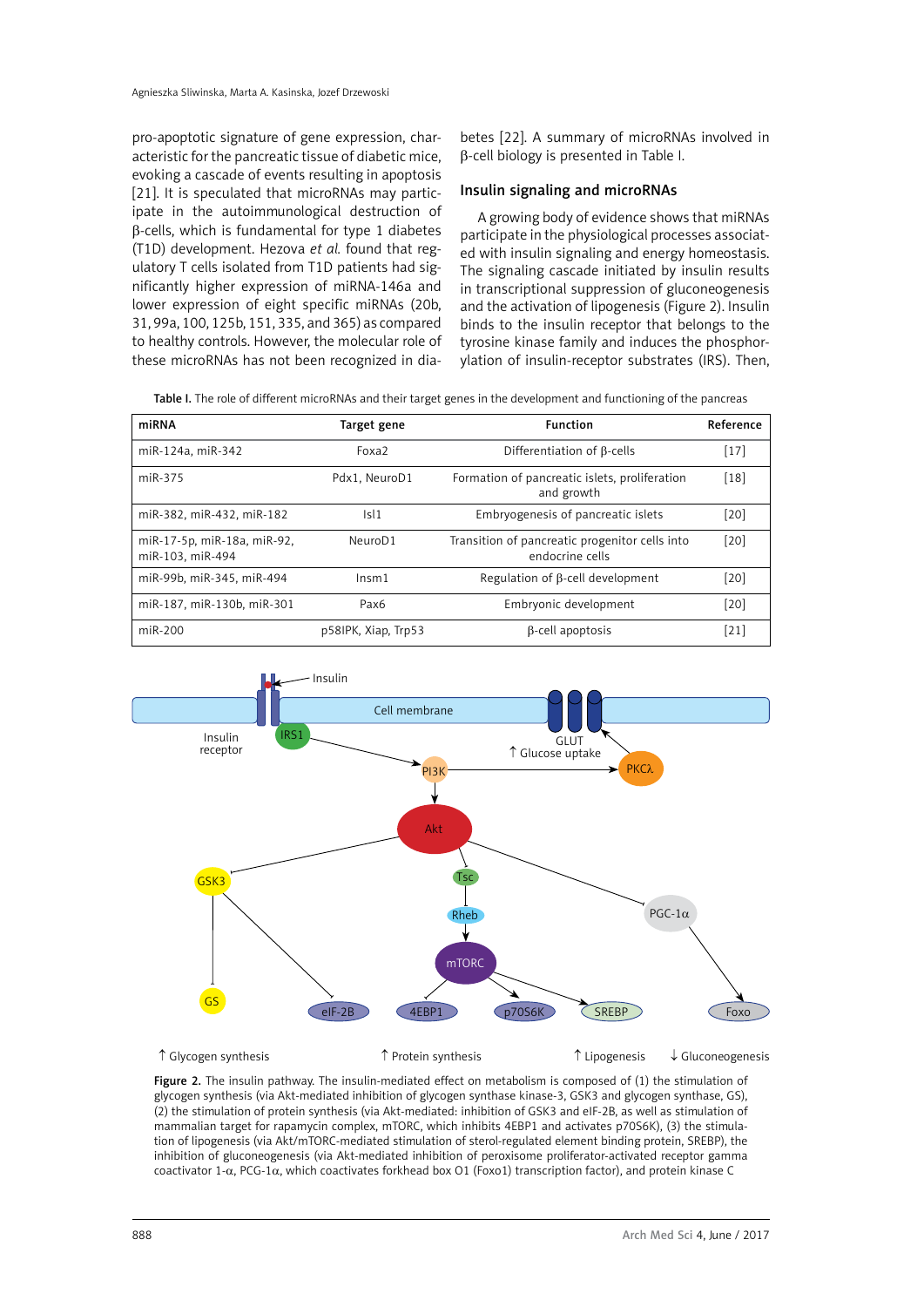IRS recruits phosphoinositide-3-kinase (PI3K), which phosphorylates phosphatidylinositol [4, 5] bisphosphate (PIP2) to produce phosphatidylinositol [3–5] triphosphate (PIP3). PIP3, as a second messenger, recruits kinase protein kinase B (Akt) and 3-phosphoinositide-dependent protein kinase-1 (PDK1) to the cell membrane. PDK1 phosphorylates Akt. Active Akt phosphorylates downstream targets engaged in cell metabolism and growth, including glycogen synthase kinase 3 (GSK3), forkhead box protein O1 (Foxo1), and tuberous sclerosis 2 (TSC2).

GSK3, a serine/threonine protein kinase, phosphorylates and inhibits its downstream targets, including glycogen synthase and the eukaryotic initiation factor 2B (eIF2B). In the insulin stimulated pathway, Akt phosphorylates and inhibits GSK3, leading to the dephosphorylation of glycogen synthase and eIF2B and stimulation of glycogen and protein synthesis [23].

FOXO1 is a transcription factor that in an unphosphorylated state increases the rate of transcription of glucose 6-phosphatase (G6P), phosphoenolpyruvate carboxykinase, and microsomal triglyceride transfer protein (MTP) and thereby controls glucose and triglyceride metabolism [24]. However, when Foxo1 is phosphorylated by Akt, it is translocated and degraded in the cytoplasm, and in consequence the rate of hepatic glucose production decreases.

TSC2 phosphorylated by Akt ceases to inhibit the Ras homolog enriched in brain (Rheb) protein that is required for activation of mammalian target of rapamycin (mTOR) activation [25]. The mTOR functions in two distinct multiprotein complexes, TORC1 and TORC2. Both complexes are important regulators of cell growth. mTORC1, consisting of mTOR, raptor, and mLST8, plays a crucial role in the regulation of protein anabolism, nucleotide biosynthesis, lipogenesis, glycolysis, and autophagy. mTORC2, composed of mTOR, rictor, SIN1, and mLST8, regulates lipogenesis, glucose metabolism, the actin cytoskeleton, and apoptosis [26]. Among key downstream targets of mTORC involved in glucose and lipid metabolism are glucose transporters, rate-limiting glycolytic enzymes, and sterol regulatory element binding protein-1c (SREBP-1c) [25, 27].

It is documented that the PI3K/Akt/mTOR pathway plays a significant role in metabolic diseases such as diabetes and cancer development [28]. Genetic murine models provided evidence that the mTOR pathway is crucial for pancreatic β-cell proliferation. Constitutive activation of mTORC1 promoted an increase of pancreatic β-cell number and size, and a decrease of blood glucose levels and hyperinsulinemia. Conversely, the chronic inhibition of mTORC1 and/or mTORC2 reduced β-cell mass and function, evoked severe insulin

resistance and glucose intolerance, and promoted hepatic glucose production [28].

Wang *et al.* found that miR-7a is expressed in adult pancreatic islets and targets multiple components of the mTOR signaling pathway. They demonstrated that the inhibition of miR-7 activated mTOR signaling and promoted adult β-cell proliferation in both mouse and human primary islets, suggesting that miR-7 is a negative regulator of adult β-cell proliferation [29].

Karolina *et al.* demonstrated that the insulin pathway is under control of microRNAs. The circulating level of miR-144 was significantly increased in patients with diabetes. miR-144 was found to target insulin receptor substrate 1 (IRS1) [30]. Bork-Jensen *et al.* identified downregulated miR-15b and miR-16 in twins with overt type 2 diabetes, and they suggested that they regulate the key insulin signaling components IRS1 and PI3KR1 [31].

Under physiological conditions, insulin secreted into the blood acts on the peripheral tissues, what causes glucose uptake by various isoforms of glucose transporters (GLUTs). Nonetheless, diabetes is accompanied by insulin resistance, the inability of tissues to respond to insulin action. In this case, the mechanism depicted in Figure 2 is disturbed. Several miRNAs have been found to be differentially expressed in tissues taken from T2DM rats exhibiting an insulin-resistant profile: for example, miR-222 and miR-27a were found to be upregulated in adipose tissue, and miR-125a, miR-195 and miR-103 were upregulated in the liver, while miR-10b was significantly downregulated in muscle tissue [32, 33].

The diverse expression profile demonstrated by the level of miRNAs in various tissues may potentially be associated with the development of insulin resistance, and this condition has been strongly linked to dyslipidemia and obesity. Although insulin inhibits lipolysis under physiological conditions, thus promoting the storage of triglycerides in adipocytes, these tissues become resistant to insulin in obese individuals and enter a hyper-lipolytic state. Non-esterified fatty acids (NEFA) undergo greater mobilization, leading to their accumulation in plasma; this is accompanied by ectopic deposition of triglycerides in the muscles and the liver, impairing their metabolism and leading to overproduction of glucose. In addition, lipids accumulate in non-adipose tissue, including the β-cell mass, resulting in functional impairments and apoptosis. As a consequence, persistently elevated glucose levels demonstrate toxic effects with serious, metabolism-impairing consequences.

The oxidation of fatty acids in the liver results in the enhancement of oxidative stress, defined as an imbalance between the amount of reactive ox-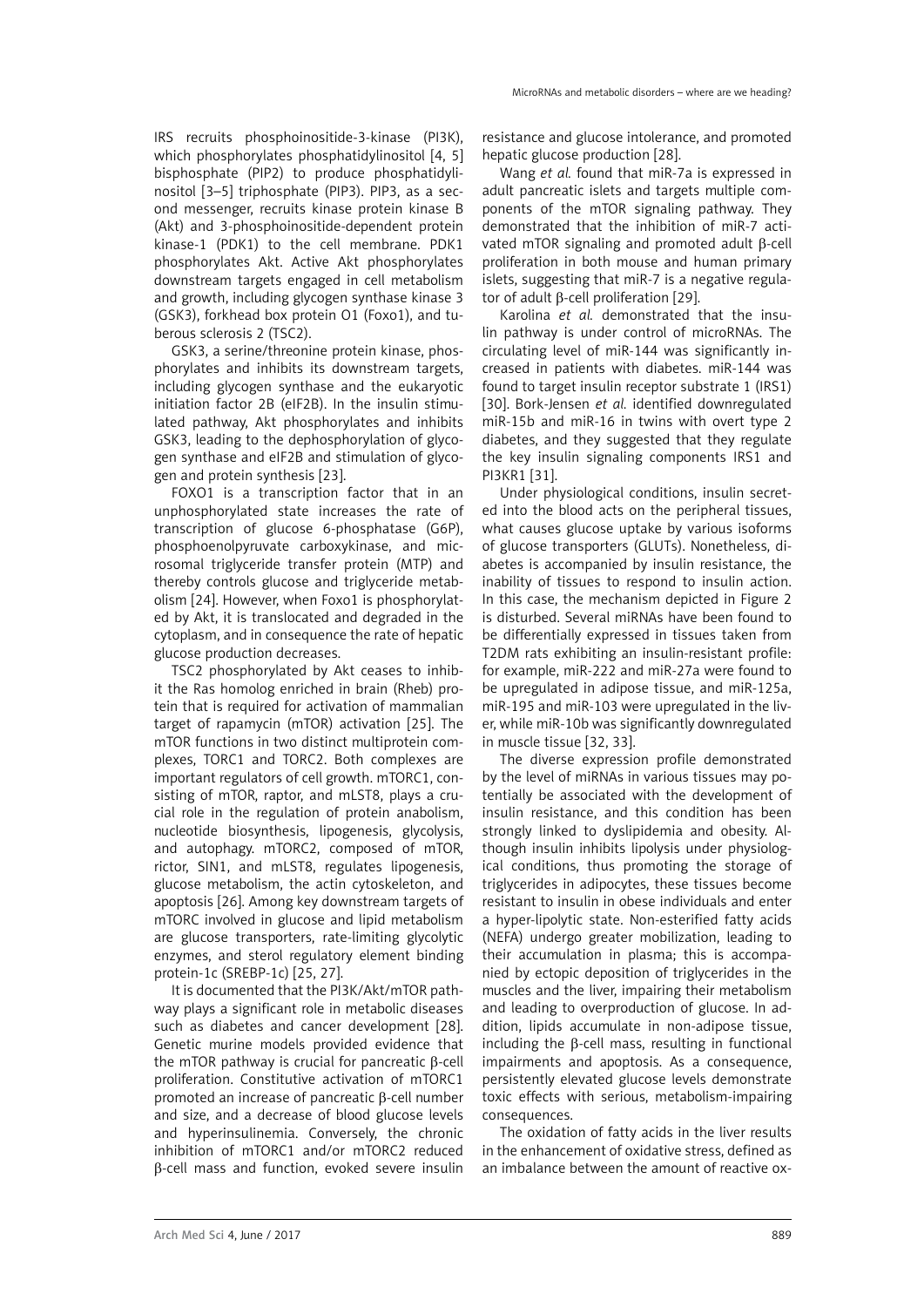

Figure 3. The dysregulated microRNAs and metabolic disorders. Dysregulation of microRNA expression leads to significant changes in the expression of their target genes. The consequences of these changes are disturbances in cellular processes, including growth and metabolism, which result in the development of obesity, diabetes and its complications

ygen species (ROS) and the ability of the organism to detoxify ROS or to repair oxidative damage. Oxidative stress is also promoted by excessive production of pro-inflammatory cytokines in hypertrophic adipose tissue (Figure 3). Adipose tissue serves as an endocrine organ, secreting a number of hormones and cytokines, including adiponectin, leptin and resistin, which are crucial for glucose and lipid metabolism. When adipose tissue becomes hypertrophic and insulin resistant, its endocrine function is altered, resulting in abnormal levels of adipocyte-derived cytokines being observed [34–36]. Several miRNAs are believed to be involved in the process of adipogenesis, including miR-143 and miR-103. Both miRNAs were found to significantly accelerate the process of adipocyte differentiation, thus further increasing triglyceride accumulation (Figure 3). Importantly, an association has been established between the level of miR-143 and vital glucose-metabolism-related genes, including GLUT and the peroxisome proliferator-activated receptor γ2 (PPARγ2) [37, 38]. Ahn *et al.* found that miR-146b is involved in the regulation of sirtuin-1 (SIRT1) expression in the adipose tissues of diet-induced and genetically obese mice [39]. SIRT1 was found to be involved in lipid and glucose metabolism, inflammation, and adipogenesis [40]. SIRT1 deacetylates and affects activity of specific transcription factors, including Foxo1, PGC1α, and NF-κB [41–43]. Picard *et al.* demonstrated that SIRT1 inhibits adipogenesis by docking with PPARγ cofactors, nuclear receptor co-repressor (NCoR) and silencing mediator of retinoid and thyroid hormone receptors (SMRT) [44]. Significant upregulation of miR-146b and decrease of SIRT1 were found in obese mice. Ahn *et al.* demonstrated that miR-146b downregulated SIRT1 expression, leading to a decrease of Foxo1 deacetylation. In consequence, Foxo1-mediated inhibition of PPARγ transcription was diminished and adipocyte differentiation was stimulated. A knockdown of miR-146b by LNA-miR-146b antagomir evoked an increase of SIRT1, and a reduction of body weight and adiposity [39].

A comprehensive set of experiments by Fu *et al*. showed that miR-26a is a key regulator of hepatic metabolism and insulin signaling [45]. An examination of liver samples collected from patients undergoing abdominal surgery demonstrated lower levels of miR-26a expression in overweight individuals in comparison with their lean counterparts. Fu *et al.* also reported a decreased level of miR-26a in obese mice and that inducible transgenic overexpression of miR-26a in mice fed with a high-fat diet decreased insulin resistance, gluconeogenesis and fatty acid synthesis. In contrast, the silencing of miR-26a in mice fed with a conventional diet impaired insulin sensitivity, enhanced glucose production, and increased fatty acid synthesis [45].

Kornfeld *et al.* note that miR-802, which targets Hnf1b (hepatocyte nuclear factor-1-β, TCF-2), plays an important role in hepatic glucose metabolism and insulin signaling [46]. Increased expression of miR-802 was found in the liver tissue of obese mice and humans. Using transgenic mice, the authors demonstrated that overexpression of miR-802 evoked the silencing of Hnf1b in the liver, resulting in impaired glucose tolerance, attenuated insulin sensitivity and elevated gluconeogenesis. Conversely, the silencing of miR-802 expression was associated with hepatic Hnf1b protein expression, as well as improved glucose tolerance and insulin action [46].

In a study performed on transgenic mice with inducible expression of the Let-7 family, Frost and Olson found that the Let-7 family of microRNAs regulates the glucose metabolism in multiple organs [47]. Mice overexpressing Let-7 were smaller and had decreased fat mass, and both global and pancreas-specific overexpression of Let-7 in mice resulted in impaired glucose tolerance and reduced glucose-induced pancreatic insulin secretion. They also note that global silencing of the Let-7 family in mice fed with a high-fat diet improved glucose tolerance by the reduction of insulin resistance in liver and muscle. Additionally, silencing of the Let-7 family in diet-induced obese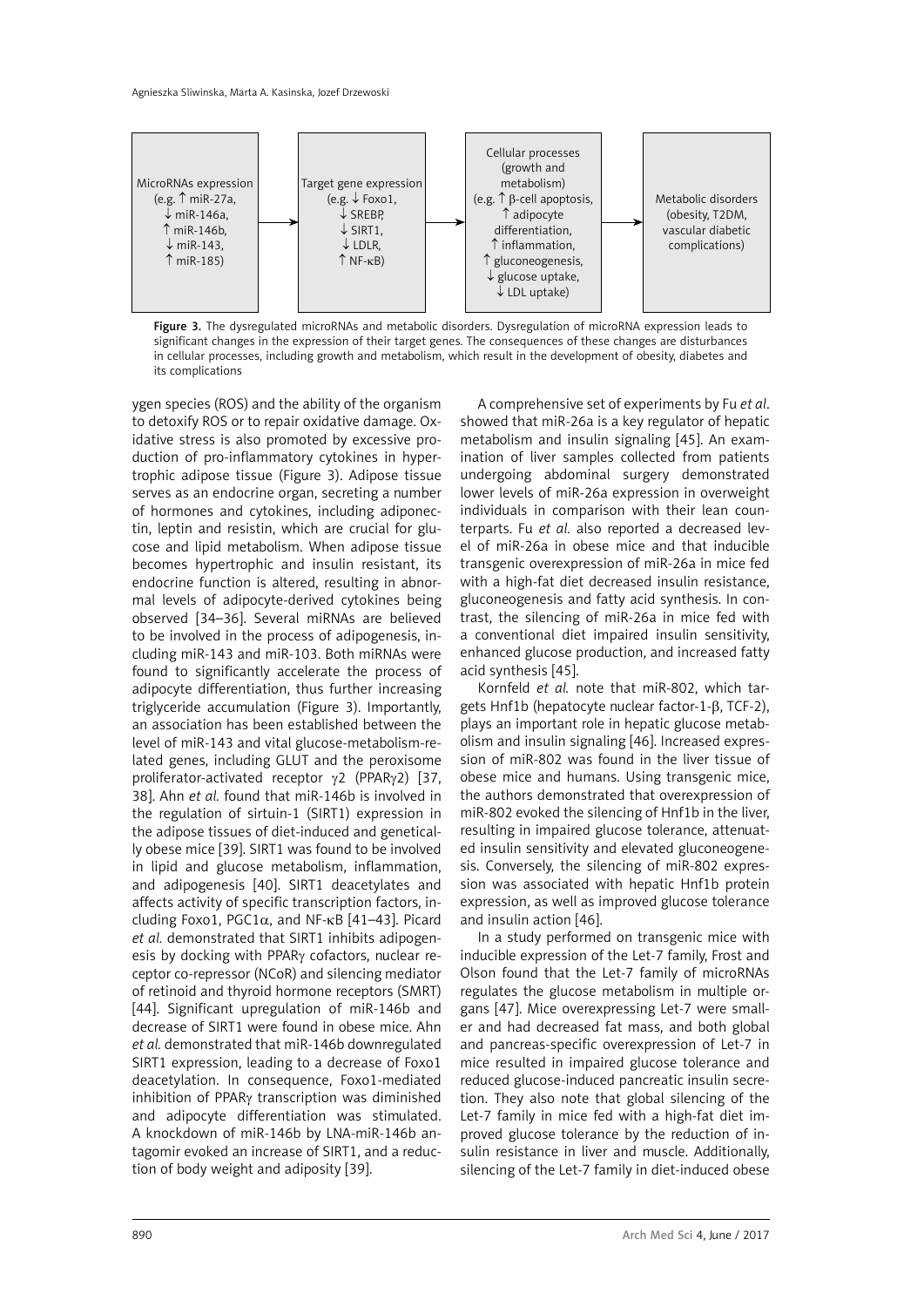mice increased lean and muscle mass, but not fat mass, and prevented ectopic fat deposition in the liver [47].

Finally, Trajkovski *et al.* reported the expression of miR-103 and miR-107 to be increased in the liver of obese mice and humans with insulin resistance and hepatic steatosis [48]. Global silencing of miR-103 and miR-107 increased insulin signaling in both liver and adipose tissue in obese (ob/ ob) and diet-induced obese (DOI) mice. However, they demonstrated that hepatic silencing of miR-103 and miR-107 was not sufficient to reverse the metabolic abnormalities in both the obese ob/ob and DOI mice, but in adipocytes, the silencing of miR-103 and miR-107 improved insulin sensitivity. In contrast, miR-103 or miR-107 gain-of-function was sufficient to induce impaired glucose homeostasis in both hepatic and adipocyte tissue. Both miR-103 and miR-107 were found to target caveolin-1 (Cav1), which is a critical regulator of the insulin receptor. They demonstrated that silencing of miR-103 and miR-107 in adipocytes of ob/ob mice increased Cav1 expression, leading to the activation of insulin signaling and enhanced insulin-stimulated glucose uptake [48]. A summary of the dysregulation of microRNA expression leading to metabolic disorders is presented in Figure 3.

## miRNAs as potential biomarkers of metabolic disorders

Interestingly, some miRNAs have been identified as potential biomarkers for distinguishing obesity from T2DM [49, 50]. In an analysis of patient sera, Wu *et al.* found the expression of the deregulated miRNAs, including miR-152, miR-17, miR-138, miR-593, miR-150, miR-205, miR-376a, miR-432-5p and miR-500a, to differ between a group of 25 healthy control subjects and groups of 25 patients with T2DM, 25 obese (OB) and 25 OB + T2DM patients. An analysis of the area under the curve (AUC) values based on receiver operating characteristic curves for each miRNA revealed that miR-152, miR-17, miR-593 and miR-138 alone can be used to distinguish patients with OB from those with T2DM, OB + T2DM or healthy subjects [49]. Similarly, Pescador *et al.* performed an analysis of miRNA expression profiles in serum samples taken from 13 T2DM, 20 OB, 16 OB + T2DM and 20 healthy control subjects. They identified miR-138, miR-15b and miR-376a as potential predictive biomarkers in obesity, and found that miR-138 and miR-376a can be used to distinguish OB from healthy controls, T2DM, and OB + T2DM. Moreover, the combination of miR-503 and miR-138 can differentiate T2DM from OB + T2DM patients [50].

A study by Klöting *et al.* investigated whether miRNA expression is fat-deposit specific, and whether it is associated with obesity and the glucose metabolism [51]. Paired samples of abdominal subcutaneous (SC) and intra-abdominal omental adipose tissue were obtained from nine individuals with normal glucose tolerance (NGT) and from six newly-diagnosed individuals with T2DM. An expression analysis of 155 miRNAs revealed that 106 miRNAs were detectable in both omental and SC adipose tissue samples, but none were exclusively expressed in either type of fat deposit. However, the expression pattern differed between the NGT and T2DM patients: for omental fat, significantly higher expression of miR-17- 5p, miR-132 and miR-134 was observed among the NGT subjects than among those with T2DM, whereas the opposite was seen for miR-181a. In the case of SC fat, the expression of miR-27a, miR-30e, miR-140, miR-155 and miR-210 was significantly higher, and expression of miR-147 and miR-197 lower, in the NGT than the T2DM group. The analysis of the pattern of miRNA expression and metabolic parameters revealed that omental fat area was negatively associated with the expression of miR-17-5p and miR-132. In SC fat, miR-34a and miR-145 expression significantly correlated with BMI, miR-145 expression significantly correlated with HDL cholesterol level and 2-hour oral glucose tolerance test (OGTT) glucose level, miR-197 expression correlated with fasting plasma glucose and glucose infusion rate during the clamp, and miR-95 expression was related to serum concentrations of adiponectin, CrP and IL-6. Both types of fat deposit demonstrated a significant association between miRNA-95 expression and adipocyte size. The number of macrophages infiltrating the fat depot was found to be significantly associated with miRNA-132 expression for omental fat, and miRNA-26b and miRNA-155 expression for SC fat [51].

Obesity and T2DM are known to be characterized by low-grade chronic inflammation caused by increased secretion of pro-inflammatory cytokines and adipokines by the macrophages and adipocytes present in adipose tissue. Baldeón *et al.* examined the expression of miR-146a and miR-155a, key regulators of inflammation, in serum samples from 56 Ecuadorian T2DM patients and 40 non-diabetic controls, to determine whether they would be associated with glucose control, dyslipidemia, obesity and the serum level of a number of inflammatory mediators: TNF- $\alpha$ , IL-1β, IL-6, NFG, HGF, PAI, resistin, CCL2, adiponectin, leptin, IL-8, and CCL4. It was found that the serum level of miR-146a, but not miR-155, was significantly lower in T2DM patients than the non-diabetic controls. A positive correlation was found between miR-146a and serum PAI level, and the serum miR-155 level correlated significantly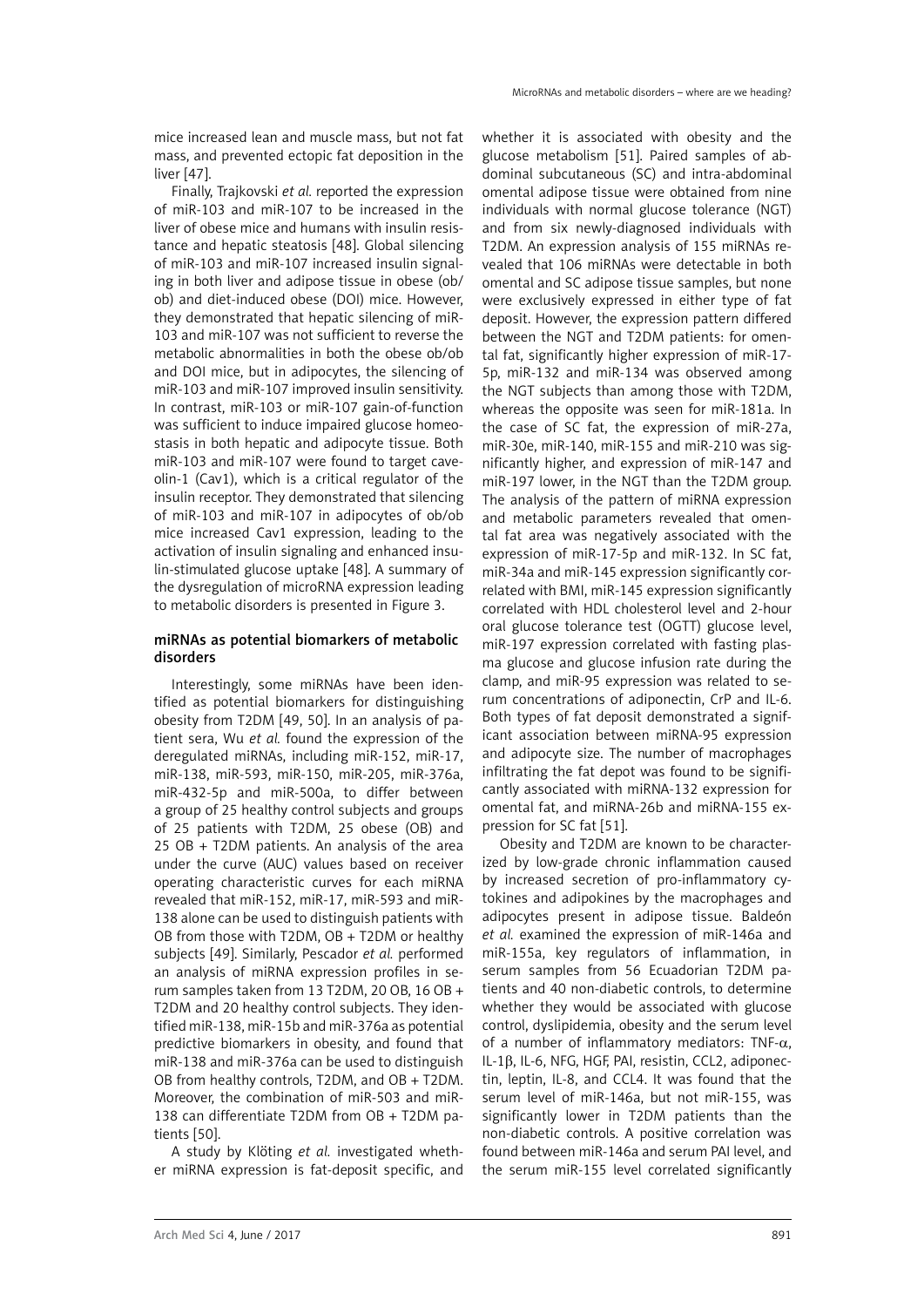with the levels of leptin and IL-8 [52]. Similarly, in a study of 23 morbidly obese, 30 obese, and 30 normal or overweight (non-obese) subjects by Kilic *et al.*, the levels of miR-143 and miR-223, two other key regulators of adipocyte differentiation and inflammation, were found to be significantly lower in blood from the morbidly obese and obese patients than non-obese subjects. However, no correlation was found between these miRNAs and HOMA-IR, BMI, WHR or hsCRP levels [53].

To identify prediabetes miRNA biomarkers, Párrizas *et al.* compared the sera isolated from 29 control subjects with those of 22 pre-diabetic individuals demonstrating impaired fasting glucose, 21 pre-diabetic subjects with impaired glucose tolerance and 20 newly diagnosed T2DM patients. It was found that the pre-diabetic phenotype could be identified based on miR-192 and miR-193b level, and that the amounts of the two miRNAs correlated with glucose level, HOMA-IR, triglyceride level and fatty liver index. A similar experiment compared the expression of serum miR-192 and miR-193b between 12 control and six pre-diabetic individuals (3 impaired fasting glucose and 3 impaired glucose tolerance patients) after a 16-week exercise program, as well as a comparison of high-fat diet (HFD)-induced glucose-intolerant obese mice and controls after a 5-week intervention consisting of caloric restriction and exercise. After the former intervention, serum miR-192 and miR-193b expression significantly decreased in pre-diabetic patients, reaching the levels in the control subjects. The authors note that the 5-week intervention caused a significant decrease in serum miR-192 and miR-193b in glucose-intolerant HFD mice, and this was associated with normalization of body weight, glucose tolerance and triglyceride level [54].

Taken together, although microRNAs correlate with some metabolic parameters, their use in the diagnosis of T2DM and obesity requires further clinical studies and experimental validation. It is because we are at the beginning of our way to understand how microRNAs regulate glucose and fat metabolism in various tissues and their involvement in the pathogenesis of metabolic disorders (Table II).

#### miRNAs in vascular diabetic complications

The combination of long-term diabetes and uncontrolled blood glucose levels significantly increases the risk of serious life-threatening microvascular complications, such as nephropathy, retinopathy and neuropathy, as well as macrovascular complications such as heart attack, stroke and insufficient blood flow to the legs. A growing body of evidence shows that the development of diabetic vascular diseases is associated with

excessive proliferation and migration of vascular smooth muscle cells exposed to chronic hyperglycemia [55].

Recent evidence indicates that several miRNAs may be involved in the development of diabetic angiopathies. Efforts have been made to determine whether specific miRNAs may serve as a diagnostic tool that could help elucidate the risk for the development of such complications in the vascular system of diabetic subjects. By using a diabetic rat model, it has been shown that several miRNAs (miR-29 family, miR-24) are differentially expressed during the course of diabetes [56, 57], while Zampetaki *et al.* report that alterations in the expression of several miRNAs (miR-15a, miR-28-3p, miR-126, miR-223, miR-320) preceded the onset of diabetes [58]. Furthermore, as this specific "miR-diabetic signature" was shown to be accompanied by subclinical artery disease, the authors suggest that this change may be a potential marker for identifying diabetic patients with a high risk of angiopathy.

Currently, among vascular diabetic complications, diabetic nephropathy has been associated with the largest number of studied miRNAs (miR-21, miR-93, miR-377, miR-216a, miR-192, miR-29), with miR-192 being the most intensively studied in this condition [59]. Kato *et al.* report a link between increased expression of miR-192, reduced expression of Smad-interacting protein 1 (SIP1), a transcription factor engaged in the regulation of collagen gene expression, and enhanced deposition of collagen in diabetic rat and mouse models [60]. *In vitro* studies showed that increased miR-630 expression promoted cell proliferation, apoptosis, migration and invasion of renal cancer cells [61].

It is well documented that the development of diabetic retinopathy (DR) is associated with increased expression of vascular endothelial growth factor (VEGF). As VEGF mRNA is a known potential target for miR-200b, McArthur *et al.* examined its potential role in the development of DR. They found that diabetic rats demonstrated decreased expression of retinal miR-200b accompanied by over-expression of VEGF [62]. Furthermore, endothelial cells transfected with a mimic of miR-200b exhibited a decline in VEGF level. These findings may serve as the initial steps in the development of miRNA-based therapy for DR.

To date, little is known about whether micro-RNAs are involved in the development of diabetic neuropathy. Wang *et al.* identified miR-1 and miR-133a as potential regulators of peripheral nerve homeostasis [63]. A recent study performed on diabetic rats identified a regulatory pathway, inclusive miR-146-a and NF-κB, that may be involved in the development of diabetic neuropathy [64]. Yousefzadeh *et al.* observed that a 2-month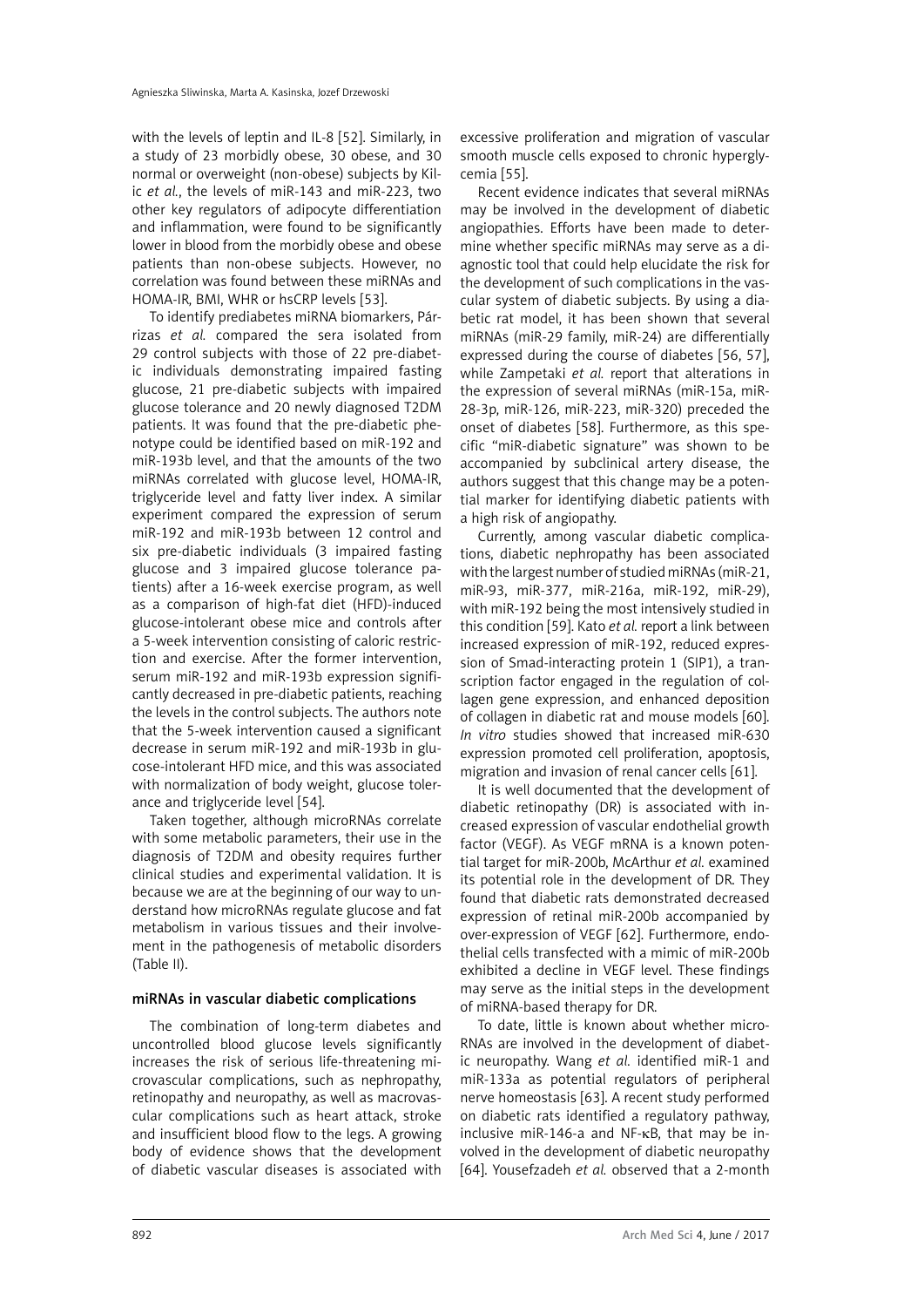| miR                       | Target gene                                | Target tissue                      | Pathway/function                                          | <b>Disorder</b>             | References |
|---------------------------|--------------------------------------------|------------------------------------|-----------------------------------------------------------|-----------------------------|------------|
| $miR-7a$                  | mTOR pathway components<br>(p70S6K, eIF4E) | Pancreatic<br>islets               | $mTOR$ pathway/ $\beta$ -cell<br>proliferation            | <b>Diabetes</b>             | $[29]$     |
| miR-144                   | IRS1                                       | Blood                              | Insulin pathway                                           | T <sub>2</sub> DM           | $[30]$     |
| $m$ i $R-15b$<br>$miR-16$ | IRS1, PI3KRI                               | Skeletal<br>muscle                 | Insulin pathway                                           | T <sub>2</sub> DM           | $[31]$     |
| $miR-143$                 | GLUT, PPARy2                               | Adipose tissue                     | Insulin pathway                                           | Obesity                     | [37, 38]   |
| miR-146b                  | SIRT1                                      | Adipose tissue                     | Deacetylation of Foxo1,<br>$PGC1\alpha$ , NF- $\kappa B$  | Obesity                     | $[39]$     |
| miR-802                   | Hnf1b (TCF2)                               | Liver                              | Insulin pathway                                           | Obesity                     | $[46]$     |
| miR-103.<br>miR-107       | Caveolin-1 (Cav1)                          | Adipose<br>tissue, liver           | Insulin pathway                                           | Obesity                     | [48]       |
| miR-152                   | PTEN, ROCK1, PPARyC1A                      | Serum                              | Insulin pathway, Wnt<br>pathway, adipocytokine<br>pathway | Obesity                     | $[49]$     |
| $miR-17$                  | SPRY4, JAK1, CCND1                         | Serum                              | Jak-STAT pathway                                          | Obesity                     | $[49]$     |
| miR-138                   | <b>SHP</b>                                 | Serum                              | PPARy2 pathway                                            | Obesity                     | [49, 50]   |
|                           | Nerogenin3 (NGN3)                          | Serum                              |                                                           | Obesity                     | $[50]$     |
| miR-376a                  | $p85\alpha$ , PIK3R1                       | Serum                              | Apoptotic pathway                                         | Obesity                     | $[50]$     |
| miR-192                   | Smad-interacting protein<br>1(SIP1)        | Kidney                             | Collagen deposition                                       | Diabetic<br>nephropathy     | [60]       |
| miR-200b                  | VEGF                                       | Retina                             | Angiogenesis pathway                                      | Diabetic<br>retinopathy     | [61]       |
| miR-146a                  | $NF - \kappa B$                            | Sciatic neural<br>tissue           | Inflammatory pathway                                      | Diabetic<br>neuropathy      | [64]       |
| $miR-24$                  | HMGB1                                      | Vascular<br>smooth<br>muscle cells | Proinflammatory<br>signaling pathway                      | Diabetic<br>atherosclerosis | [68]       |
| miR-27a                   | LDLR                                       | Blood                              | Cholesterol homeostasis                                   | Diabetic<br>atherosclerosis | [68]       |
| miR-185                   | SERBP-2                                    | Hepatocytes                        | Cholesterol biosynthesis,<br>LDL uptake                   | Diabetic<br>atherosclerosis | $[70]$     |

Table II. miRNAs, their targets and related disorders

intervention of uncontrolled diabetes was associated with significantly increased levels of miR-146a, NF-κB and inflammation-related mediators (TNF-α, IL-6, IL-1β), but reduced expression of TRAF6 (TNF-receptor-associated factor 6) in the sciatic neural tissue of rats.

Regarding macrovascular diabetes-induced complications, recently, Yang *et al.* summarized the data on cardiac-specific microRNAs that are involved in myocardial fibrosis of the left atrium. miR-1, -21, -25, -29, -29a, -132, -133, -208, and -590 are able to target genes associated with fibrosis and connexin involved in the pathophysiology of atherosclerosis [65]. miR-133, a molecule exhibiting high cardiac expression, was found to be involved in the regulation of muscular tissue formation [59]. Increased expression of miR-133 was associated with conduction disturbances in the heart [66]. However, down-regulation of miR-133 has been associated with cardiac hypertrophy [67], a process found to be mediated

by genes and proteins involved in heart formation: RhoA, a GDP-GTP exchange protein, Cdc42, a signal transduction kinase, hypertrophy-related proteins, and Nelf-A/WHSC2, a nuclear factor engaged in cardiogenesis, all of which are regulated by miR-133.

Yang *et al.* provided evidence that miR-24 was implicated in diabetes-associated atherosclerosis. Vascular smooth muscle cells (VSMC) cultured in high glucose concentration (30 mM) showed a decreased expression level of miR-24 and an increase of TNF- $\alpha$  and IL-6 production. MiR-24 targets high mobility group box-1 (HMGB1), which is involved in proinflammatory signaling. They demonstrated that upregulation of miR-24 reduced proliferation and migration of VSMC as a result of suppressing HMGB1/NF-κB associated production of proinflammatory cytokines [68]. miR-27a was found to decrease the expression of low-density lipoprotein receptor (LDLR), responsible for LDL removal from the circulation, by Alvarez *et al.* [69]. They showed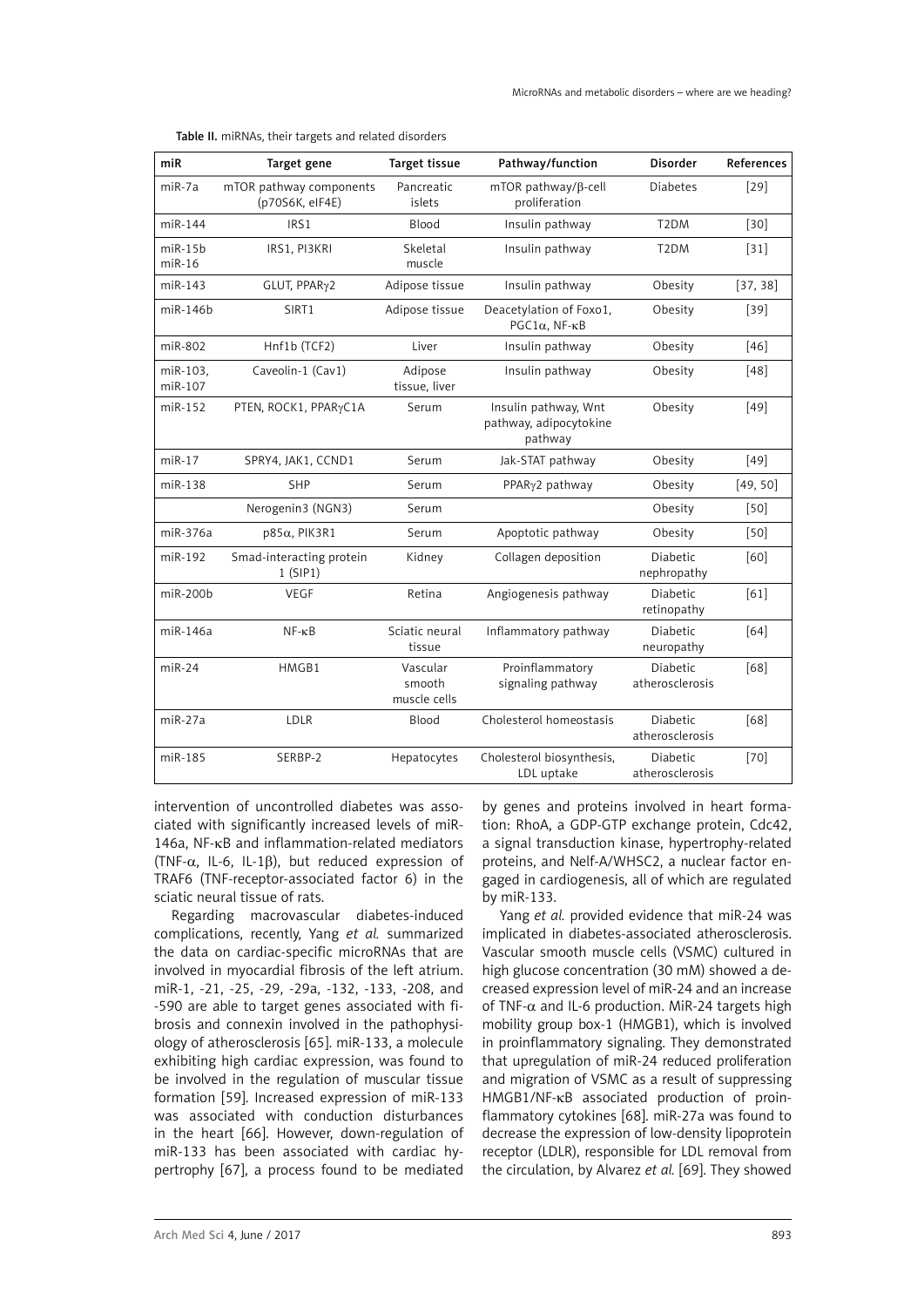that insulin induced an increase in the levels of miR-27a and a related decrease in LDLR level in HepG2 cells. However, knockdown of miR-27a evoked an increase in the level of LDLR [69]. These results suggest that miR-27a may be a therapeutic target for the prevention of atherosclerosis, especially in patients with metabolic syndrome and type 2 diabetes patients, who were found to have an increased circulating 27a level [70]. Yang *et al.*  found that atherosclerosis may be associated with overexpression of miR-185. They showed that miR-185 repressed the sterol response element binding protein (SREBP)-2 transcription in HepG2 cells. SREBP2 is a transcription factor that induces the expression of genes involved in *de novo* cholesterol biosynthesis and low-density lipoprotein (LDL) uptake. Moreover, they detected that mice fed with a high-fat diet and individuals with high cholesterol had a significantly increased miR-185 level [71] (Table II).

## microRNAs as a target of therapy

Growing *in vivo* evidence indicates that manipulation of miRNA levels may provide beneficial therapeutic effects. Recently, several strategies have been developed to inhibit or mimic therapeutic miRNA [72]. The most widely used approach to inhibit miRNA is by using anti-miRs. As modified antisense oligonucleotides, anti-miRs reduce the expression of endogenous miRNA, which results in an increase of target gene expression. In order to increase the *in vivo* stability of anti-miRs, chemical modifications have been used, including 2′-O-methyl group-modified oligonucleotides and LNA-modified oligonucleotides [73]. To re-express the miRNA of interest, synthetic RNA duplexes or tissue-specific viral vectors delivering target miRNA have been employed [74]. MicroRNAs as a target of therapy have already been tested for use in cancer and heart failure therapy, with the most advanced, miR-122, currently in phase 2 clinical trials to treat hepatitis C virus [75].

Regarding metabolic disease, several micro-RNAs have been proposed as candidates for potential therapy. miR-33 is known to be engaged in the regulation of cholesterol biosynthesis. Mice treated with anti-miR-33 oligonucleotides exhibited increased cholesterol efflux and elevated HDL cholesterol levels [76, 77]. Further research confirmed that anti-miR-33 treatment may be atheroprotective, as mice with established atherosclerotic plaques showed lower plaque size and lipid content, elevated plaque stability, and decreased expression of inflammation-related genes following anti-miR therapy [78]. Interestingly, it is suggested that anti-miR-33 treatment as an adjunct to statin therapy may be beneficial in reducing primary and secondary cardiovascular events [79].

Furthermore, treatment targeted at miR-103/107 may improve glucose homeostasis and insulin sensitivity. It was found that the level of this miRNA is elevated in obese mice. Experimental silencing of miR-103/107 with an antisense oligonucleotide was found to elevate the level of caveolin-1, resulting in a reduction of adipocyte size, stabilization of the insulin receptor, and elevated insulin signaling and glucose uptake [48].

It is also worth noting that microRNAs are regulated by various environmental factors, including physical activity and different components of the diet. Results presented in a systematic review performed by Momtazi *et al.* suggested that curcumin modulated the expression of several miRs in brain, ocular, renal, and liver diseases and therefore may protect against the onset of noncancerous diseases associated with these organs [80].

## Conclusions and future remarks

A number of studies have indicated that microRNAs are involved in the control of metabolic processes in various tissues, mainly by the regulation of genes encoding proteins responsible for metabolism. Dysregulation of microRNAs was found to be involved in the development of obesity, T2DM, and diabetic complications.

It was established that expression of micro-RNAs may be influenced by the modification of lifestyle. Several microRNAs were found to be correlated with metabolic parameters, and their levels were found to change after exercise intervention. Further elucidation of the involvement of specific miRNAs in the pathogenesis of metabolic disorders can result in the identification of potential therapeutic targets. Attempts are underway to incorporate specific miRNAs in diagnostic procedures. Moreover, as microRNAs may play a role in the development of life-threatening diabetic complications, further research may well prove valuable in reducing the risk of their occurrence.

#### Acknowledgments

This paper was partially supported by a grant from the Medical University of Lodz (no. 503/0- 077-09/503-01-002), grant no. 2015/17/B/NZ7/ 03019 from the Polish National Science Centre and grant from Polish Society of Metabolic Disease.

# Conflict of interest

The authors declare no conflict of interest.

#### References

- 1. Ambros V. The functions of animal microRNAs. Nature 2004; 431: 350-5.
- 2. Bartel DP. MicroRNAs: genomics, biogenesis, mechanism, and function. Cell 2004; 116: 281-97.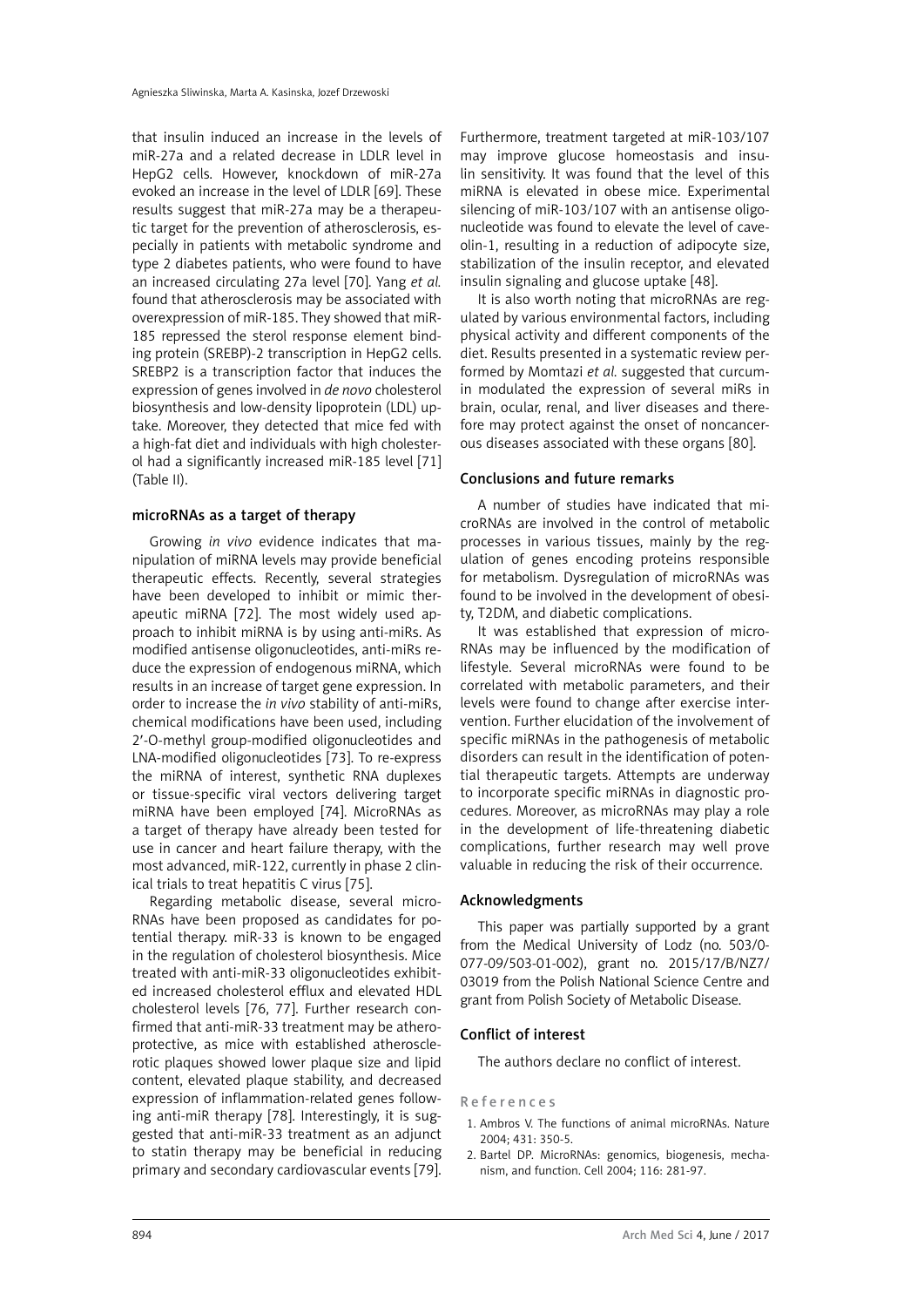- 3. O'Driscoll L. The emerging world of microRNA. Anticancer Res 2006; 26: 4271-8.
- 4. Huppi K, Volfovsky N, Mackiewicz M, et al. MicroRNAs and genomic instability. Sem Cancer Biol 2007; 17: 65-73.
- 5. Lee RC, Feinbaum RL, Ambros V. The C. elegans heterochronic gene lin-4 encodes small RNAs with antisense complementarity to lin-14. Cell 1993; 75: 843-54.
- 6. Wightman B, Ha I, Ruvkun G. Posttranscriptional regulation of the heterochronic gene lin-14 by lin-4 mediates temporal pattern formation in C. elegans. Cell 1993; 75: 855-62.
- 7. Ha I, Wightman B, Ruvkun G. A bulged lin-4/lin-14 RNA duplex is sufficient for Caenorhabditis elegans lin-14 temporal gradient formation. Genes Dev 1996; 10: 3041-50.
- 8. Reinhart BJ, Ruvkun G. Isoform-specific mutations in the Caenorhabditis elegans heterochronic gene lin-14 affect stage-specific patterning. Genetics 2001; 157: 199-209.
- 9. Brennecke J, Hipfner DR, Stark A, Russell RB, Cohen SM. Bantam encodes a developmentally regulated microRNA that controls cell proliferation and regulates the proapoptotic gene hid in Drosophila. Cell 2003; 113: 25-36.
- 10. Morin P Jr, Dubuc A, Storey KB. Differential expression of microRNA species in organs of hibernating ground squirrels: a role in translational suppression during torpor. Biochim Biophys Acta 2008; 1779: 628-33.
- 11. Gagan J, Dey BK, Layer R, Yan Z, Dutta A. MicroRNA-378 targets the myogenic repressor MyoR during myoblast differentiation. J Biol Chem 2011; 286: 19431-8.
- 12. Wu CW, Biggar KK, Storey KB. Biochemical adaptations of mammalian hibernation: exploring squirrels as a perspective model for naturally induced reversible insulin resistance. Braz J Med Biol Res 2013; 46: 1-13.
- 13. Kantharidis P, Wang B, Carew RM, Lan HY. Diabetes complications: the microRNA perspective. Diabetes 2011; 60: 1832-7.
- 14. Han J, Lee Y, Yeom KH, Kim YK, Jin H, Kim VN. The Drosha-DGCR8 complex in primary microRNA processing. Genes Dev 2004; 18: 3016-27.
- 15. Siomi H, Siomi MC. Posttranscriptional regulation of microRNA biogenesis in animals. Mol Cell 2010; 38: 323-32.
- 16. Guo H, Ingolia NT, Weissman JS, Bartel DP. Mammalian micro-RNAs predominantly act to decrease target mRNA levels. Nature 2010; 466: 835-40.
- 17. Baroukh N, Ravier MA, Loder MK, et al. MicroRNA-124a regulates Foxa2 expression and intracellular signaling in pancreatic beta-cell lines. J Biol Chem 2007; 282: 19575-88.
- 18. Keller DM, Clark EA, Goodman RH. Regulation of micro-RNA-375 by cAMP in pancreatic beta-cells. Mol Endocrinol 2012; 26: 989-99.
- 19. Rosero S, Bravo-Egana V, Jiang Z, et al. MicroRNA signature of the human developing pancreas. BMC Genomics 2010; 11: 509-18.
- 20. Sarkar SA, Kobberup S, Wong R, et al. Global gene expression profiling and histochemical analysis of the developing human fetal pancreas. Diabetologia 2008; 51: 285-97.
- 21. Belgardt BF, Ahmed K, Spranger M, et al. The micro-RNA-200 family regulates pancreatic beta cell survival in type 2 diabetes. Nat Med 2015; 21: 619-27.
- 22. Hezova R, Slaby O, Faltejskova P, et al. microRNA-342, microRNA-191 and microRNA-510 are differentially expressed in T regulatory cells of type 1 diabetic patients. Cell Immunol 2010; 260: 70-4.
- 23. Cohen P, Frame S. The renaissance of GSK3. Nature Rev Mol Cell Biol 2001; 2: 769-76.
- 24. Kamagate A, Qu S, Perdomo G, et al. FoxO1 mediates insulin-dependent regulation of hepatic VLDL production in mice. J Clin Invest 2008; 118: 2347-64.
- 25. Xu X, So JS, Park JG, Lee AH. Transcriptional control of hepatic lipid metabolism by SREBP and ChREBP. Semin Liver Dis 2013; 33: 301-11.
- 26. Betz C, Hall MN. Where is mTOR and what is it doing there? JCB 2013; 203: 563-74.
- 27. Finlay DK, Rosenzweig E, Sinclair LV, et al. PDK1 regulation of mTOR and hypoxia-inducible factor 1 integrate metabolism and migration of CD8+ T cells. J Exp Med 2012; 209: 2441-53.
- 28. Laplante M, Sabatini DM. mTOR signaling in growth control and disease. Cell 2012; 149: 274-93.
- 29. Wang Y, Liu J, Liu C, Naji A, Stoffers DA. MicroRNA-7 regulates the mTOR pathway and proliferation in adult pancreatic beta-cells. Diabetes 2013; 62: 887-95.
- 30. Karolina DS, Armugam A, Tavintharan S, et al. MicroRNA 144 impairs insulin signaling by inhibiting the expression of insulin receptor substrate 1 in type 2 diabetes mellitus. PLoS One 2011; 6: e22839.
- 31. Bork-Jensen J, Scheele C, Christophersen DV, et al. Glucose tolerance is associated with differential expression of microRNAs in skeletal muscle: results from studies of twins with and without type 2 diabetes. Diabetologia 2015; 58: 363-73.
- 32. Herrera BM, Lockstone HE, Taylor JM, et al. MicroRNA-125a is over-expressed in insulin target tissues in a spontaneous rat model of type 2 diabetes. BMC Med Genom 2009; 2: 54-65.
- 33. Herrera BM, Lockstone HE, Taylor JM, et al. Global microRNAexpression profiles in insulin target tissues in a spontaneous rat model of type 2 diabetes. Diabetologia 2010; 53: 1099-109.
- 34. Lewis GF, Carpentier A, Adeli K, Giacca A. Disordered fat storage and mobilization in the pathogenesis of insulin resistance and type 2 diabetes. Endocr Rev 2002; 23: 201-29.
- 35. Raz I, Eldor R, Cernea S, Shafrir E. Diabetes: insulin resistance and derangements in lipid metabolism. Cure through intervention in fat transport and storage. Diabetes Metab Res Rev 2005; 21: 3-14.
- 36. Rosen ED, Spiegelman BM. Adipocytes as regulators of energy balance and glucose homeostasis. Nature 2006; 444: 847-53.
- 37. Esau C, Kang X, Peralta E, et al. MicroRNA-143 regulates adipocyte differentiation. J Biol Chem 2004; 279: 52361-5.
- 38. Xie H, Lim B, Lodish HF. MicroRNAs induced during adipogenesis that accelerate fat cell development are downregulated in obesity. Diabetes 2009; 58: 1050-7.
- 39. Ahn J, Lee H, Jung CH, Jeon TI, Ha TY. MicroRNA-146b promotes adipogenesis by suppressing the SIRT1- FOXO1 cascade. EMBO Mol Med 2013; 5: 1602-12.
- 40. Silva JP, Wahlestedt C. Role of sirtuin 1 in metabolic regulation. Drug Discov Today 2010; 15: 781-91.
- 41. Daitoku H, Hatta M, Matsuzaki H, et al. Silent information regulator 2 potentiates Foxo1-mediated transcription through its deacetylase activity. Proc Natl Acad Sci U S A 2004; 101: 10042-7.
- 42. Nemoto S, Fergusson MM, Finkel T. SIRT1 functionally interacts with the metabolic regulator and transcriptional coactivator PGC-1{alpha} J Biol Chem 2005; 280: 16456-60.
- 43. Stafeev IS, Menshikov MY, Tsokolaeva ZI, Shestakova MV, Parfyonova YV. Molecular mechanisms of latent